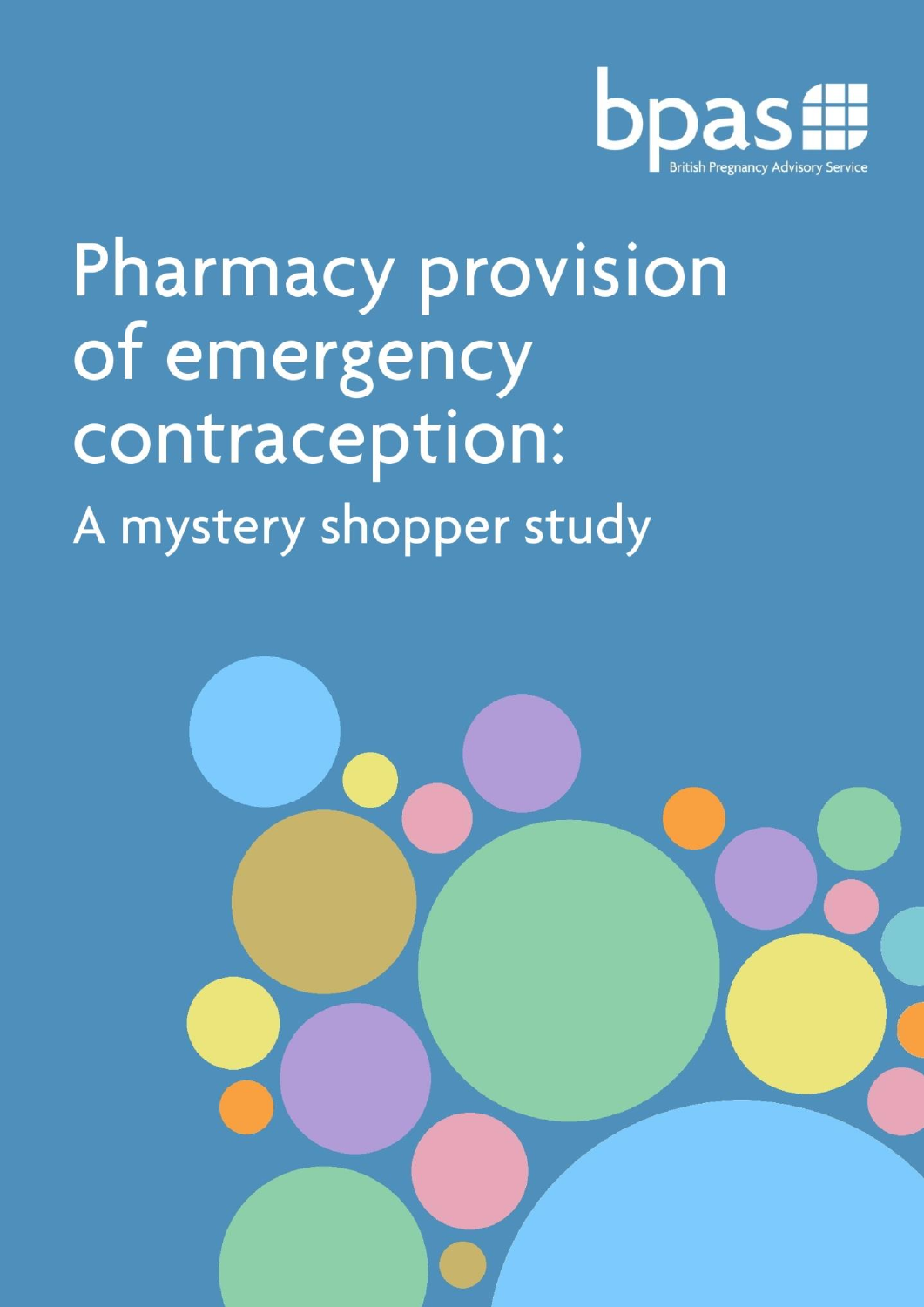# **Pharmacy provision of emergency contraception: a mystery shopper study**

# **Background**

There has been considerable recent discussion around the provision of emergency contraception in the UK, and in 2017 the price of the progestogen-only version of emergency contraception, levonorgestrel 1.5mg (LNG-EC), fell considerably after a campaign by the British Pregnancy Advisory Service. Despite the fall in the price, emergency hormonal emergency contraception is still kept behind the counter in the UK and can only be obtained after a consultation with a pharmacist.

Elsewhere in Europe and in North America, LNG-EC can be purchased directly from the shelves without a mandatory consultation, as the pill is known to be extremely safe and there are no contra-indications to its use.



EC on the pharmacy shelf in Sweden EC on the pharmacy shelf in the US



In the UK, the preservation of a mandatory consultation has been advocated for on the basis it provides an important opportunity to give a woman information about all her contraception options – both "emergency", including the copper coil (IUD) and ongoing – STI screening and any other sexual health questions she may have<sup>1</sup>. We undertook a study to explore what information was given during a consultation with a view to better understanding whether the value of that information offset the additional barriers created by requiring that emergency contraception can only be sold by a pharmacist (no other pharmacy staff including technicians) following a consultation, and to document what those barriers may be.

**Study design**: a mystery shopping exercise was conducted in 30 pharmacies across England, including cities, towns, villages, in chains, independent outlets and supermarkets. We did not explore information provided in a consultation when the pill was being supplied as part of an NHS scheme in pharmacy, but when it was available for purchase. Restrictions are often in

<sup>1</sup> https://www.rpharms.com/news/details/Emergency-contraception-needs-a-consultation-says-RPS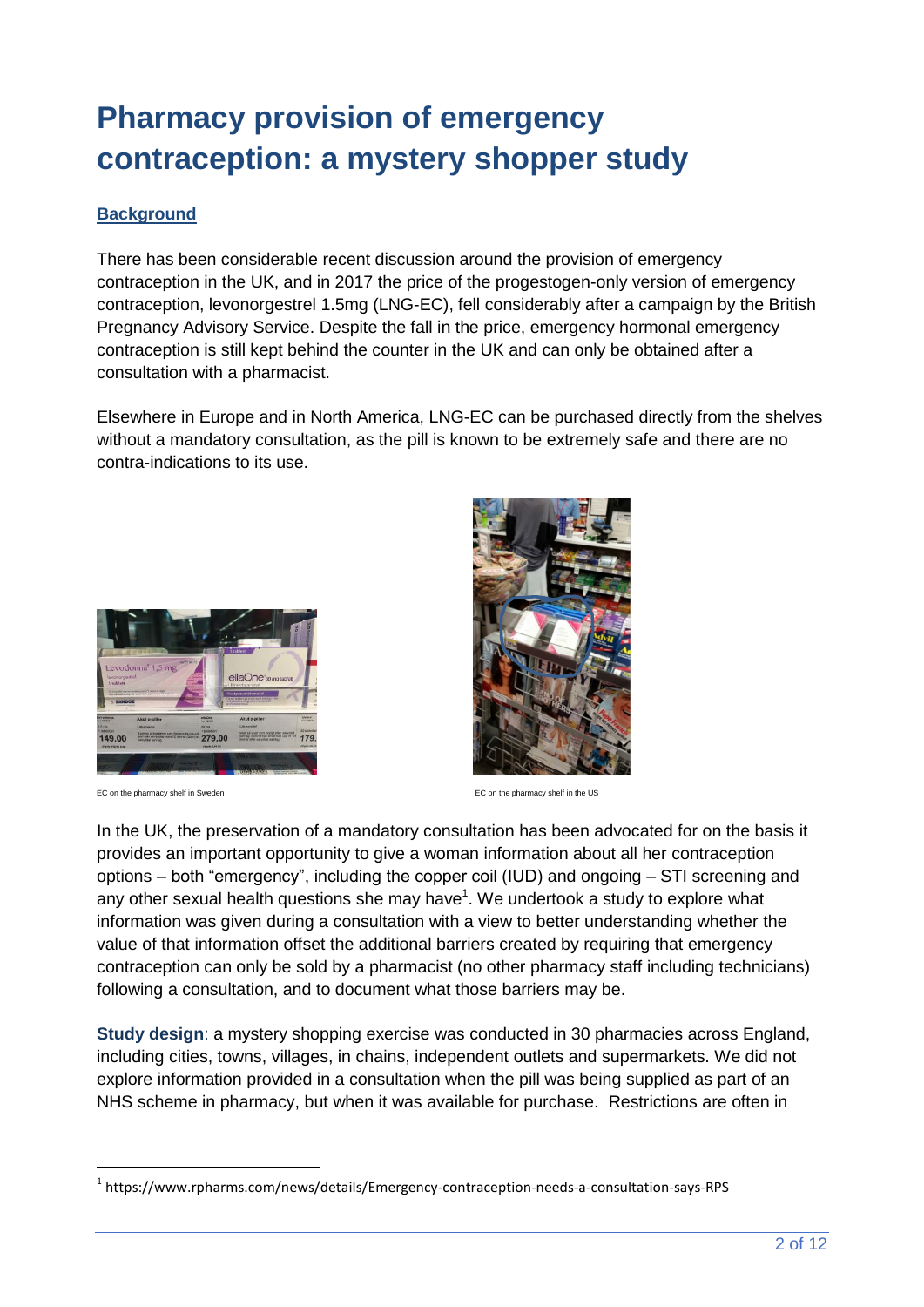place on who can be supplied EC under an NHS scheme, and where and by whom it can be supplied, meaning many women are left with no choice but to purchase it.

## **3 separate scenarios were tested in the pharmacy:**

- **Using condoms. Condom came off last night. Last used EC 2 years ago.**
- **Been happily using a fertility app for the last year. Condom came off during fertile window/app said protection was needed. Last used EC 2 years ago.**
- **Using condoms. Condom came off last night. Also happened exactly 1 week ago, took EC for that incident too (Levonelle). Very unlucky month. Prior to that have not used EC for 5 years.**

Our 22-year-old shopper simply stated she needed emergency contraception; she did not ask for a specific product, nor reveal the scenario unless asked, and she did not actively request any further information herself, with a view to establishing what information would be spontaneously provided. Notes from the consultation were recorded on paper immediately afterwards, including information within the store about EC on display, whether the product was visible behind the counter, and the number of people she had needed to ask before being served by the pharmacist. A copy of the document used to compile the notes is located at Appendix 1.

**Results**: With some notable exceptions, pharmacists provided a kind, swift and non-judgmental service, once they were dealing directly with the client, but in most cases the shopper had needed to ask at least 2 people before help could be offered (15/29), and in 2/30 cases the client was turned away without further help or told to come back later. Only a minority of pharmacies provided information about what is reported to be the more effective method of EC, EllaOne, even though it was appropriate to do so (6/23) and in 1/6 cases where EllaOne was inappropriate it was the only option offered. No pharmacy offered information about ongoing methods of contraception or STI testing, and where such help could be obtained. No pharmacy informed women that the IUD was the most effective method of emergency contraception and no pharmacy provided information on where that could be found. Less than 50% of pharmacies visited offered a private room for the consultation, and so it was often held in proximity to other pharmacy users which made the experience itself more awkward for the shopper, and constrained the likelihood of asking further questions. All of these aspects have been used to justify the need to preserve the consultation.

**Conclusions**: There are no clinical contraindications to the use of LNG-EC, no notable sideeffects and it can be used by all women. LNG-EC can be used more than once in the same cycle and it cannot disrupt or harm a developing pregnancy. It poses no risk to future fertility.<sup>2</sup> It provides effective protection against unwanted pregnancy, which can pose a significant risk to a woman's health and wellbeing. LNG-EC is significantly safer than many pharmaceutical products which are available to buy straight from the shelf. A review of 2 General Sales List products currently available in the UK can be found at Appendix 2 as a useful comparison. In other countries women are allowed to buy LNG-EC directly from the shelf and ask for further information only if they need it. In the UK this has been resisted on the basis that the consultation provides an important opportunity to provide further information on other methods of contraception, STI testing, and answer other sexual health questions. For clarity, bpas believes

<sup>&</sup>lt;sup>2</sup> https://www.who.int/news-room/fact-sheets/detail/emergency-contraception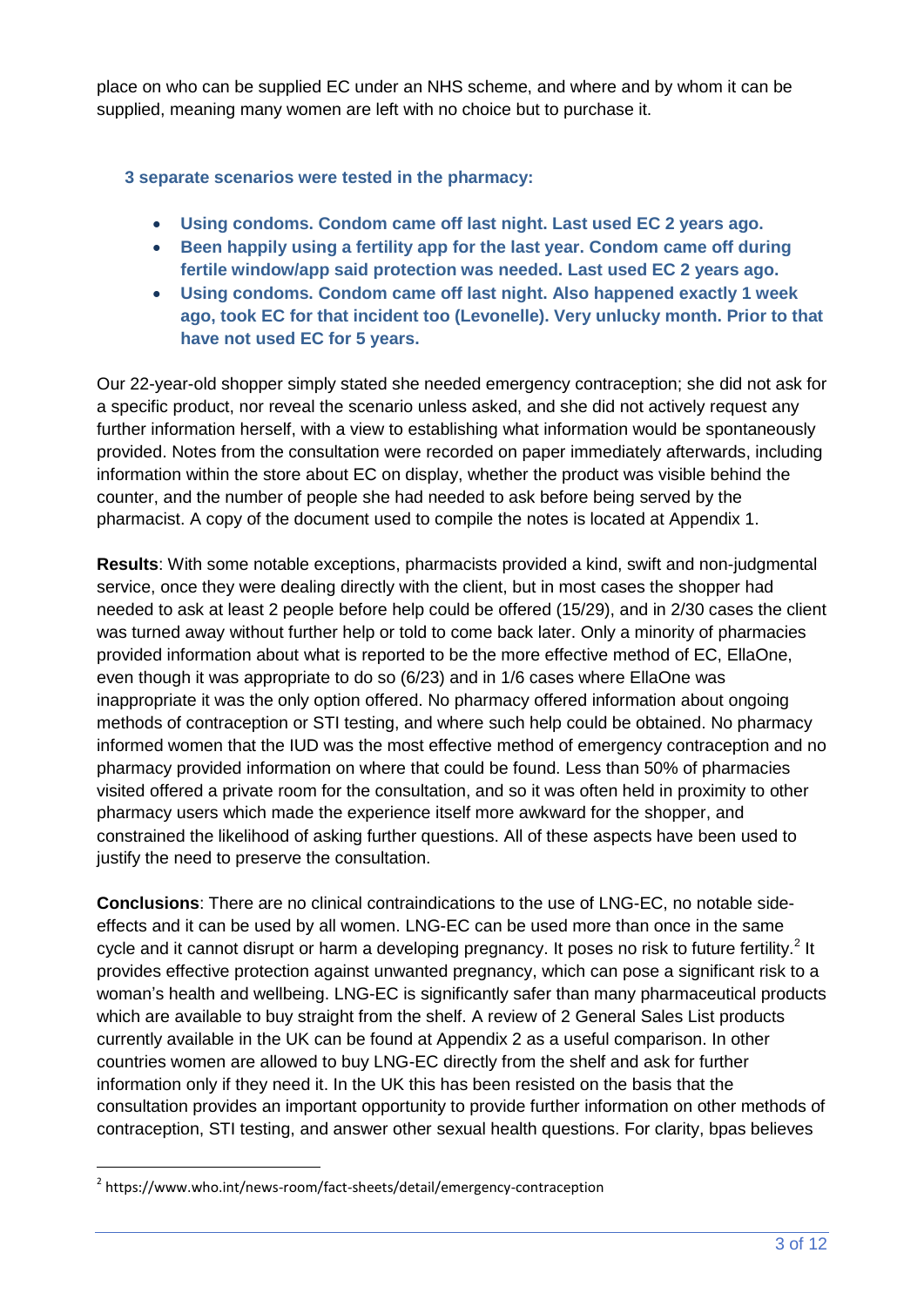this information should be optional and provided at the woman's request, in the same way that anybody buying medications in a pharmacy can seek advice without it being mandated. However our mystery shop makes clear that this information is in any event not being provided. The opportunity to ask further questions, should a woman wish, is also compromised by the lack of private space to do so.

One in six pregnancies is unplanned.<sup>3</sup> Bpas does not believe EC is a silver bullet for these; however it remains a significantly underused resource. We would like to see LNG-EC reclassified as a General Sales List product so it can be sold straight from the shelves of pharmacies without the need for a consultation, unless women request to speak to the pharmacist. This is also what women would prefer. Polling by bpas finds the majority of women would prefer the consultation to be optional (64% v 29%) and would prefer to be able to pick the product up directly from the shelf (58% v 35%).<sup>4</sup> We believe that the failure to remove obstacles in the way of women's access to EC can deny individual women the opportunity to avoid a pregnancy she has not planned and which can place her health and wellbeing at risk.

#### **Introduction: the path to the consultation**

LNG-EC has been available to buy from pharmacies since 2000. It can only be supplied by the pharmacist, following a consultation.

As this mystery shop was concerned with the nature of the consultation, rather than the wider availability of EC, we ascertained in advance that we were visiting pharmacies where emergency contraception was sold. Nevertheless in one pharmacy visited it was not available.

Once at the pharmacy, only 5/30 had any indication that EC was provided in the store, even though information was often provided about other services available. No information was provided in the women's health section of the stores. In only 4/30 stores the products were in plain sight behind the counter; in the vast majority of stores the products were kept completely obscured from view on the lowest shelf or kept at the back with prescription medicines. Our shopper also noted: *"I experienced instances of emergency contraceptives being displayed in plain white boxes with small text displayed on one side, again making it a challenge to identify them as the product I was searching for. Before I had even reached the counter in the majority of these pharmacies, several barriers had clearly stood in my way when trying to identify whether emergency contraception was available."*

While some larger pharmacies offer customers cards on the shelf informing them that a specific product is held behind the counter and instructing them to take the card to a member of staff for service, no store visited offered this for emergency contraception. This means that a woman must always verbally request the medicine.

In less than half of the pharmacies, the first person spoken to was the pharmacist, which meant the process could begin. In 16 pharmacies our shopper had to speak to one other member of staff before the pharmacist was able to speak to her, and in two pharmacies she had to speak to 2 other members of staff before the pharmacist. On one occasion, 4 different members of staff had become involved before she was able to leave with EC.

<sup>3</sup> Third National Survey of Sexual Attitudes and Lifestyles, *The Lancet,* November 2013

 $^4$  Survey of 1001 women aged 18-45, conducted by Censuswide for bpas, November 2018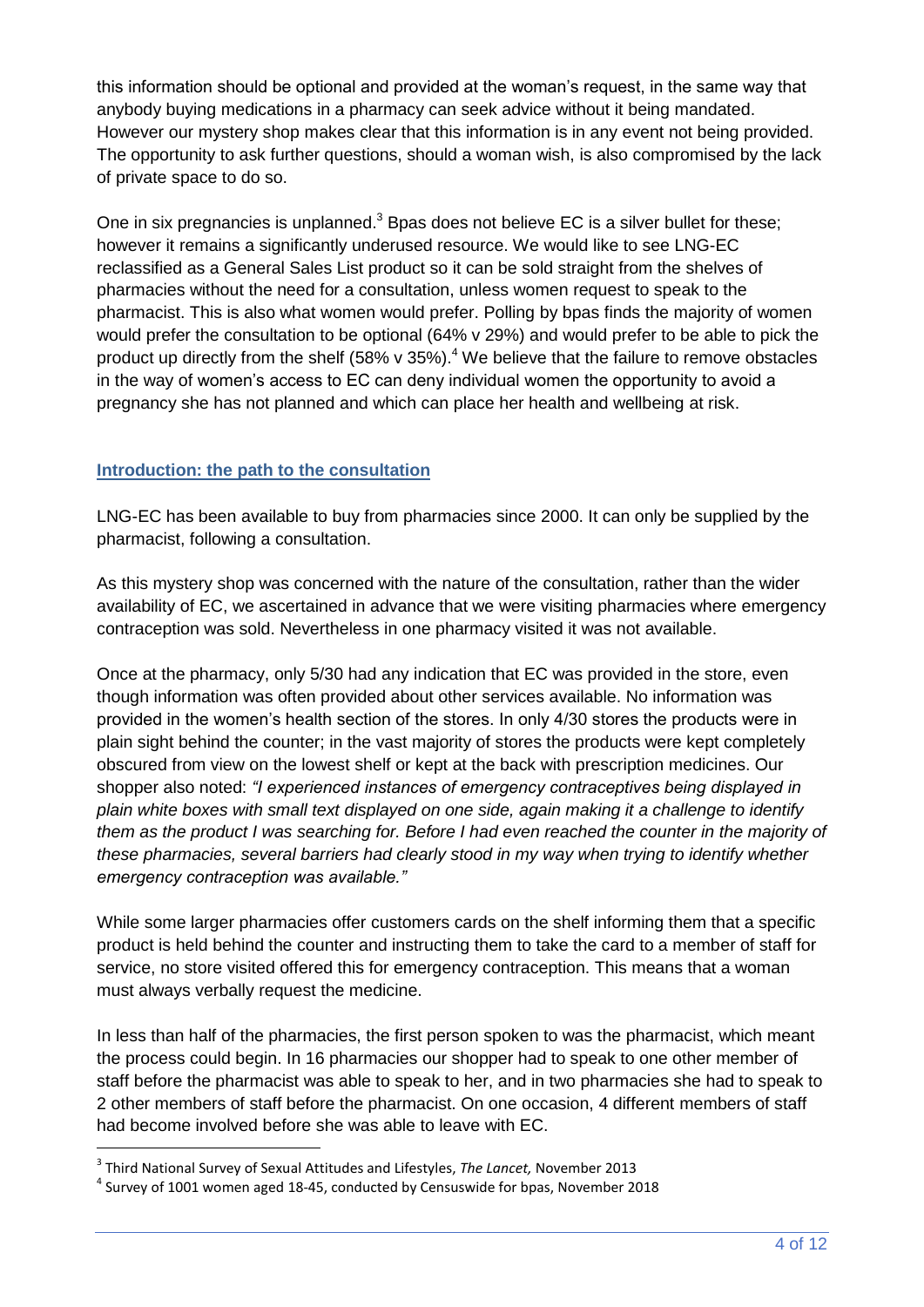*"A particularly drawn out experience took place in a pharmacy in xxx. After reaching the front of the queue, the employee on the counter told me she would be back in five minutes. Waiting for her to return, another member of staff served me, handing me a questionnaire to fill in. After completing the questionnaire, I waited again for an employee to take it from me and the pharmacist to check it through. I was finally sold the product by the pharmacist, who then had to seek the help of a fellow employee to work the till, prolonging the process further. Ultimately, four members of staff became involved in this experience, lengthening it considerably and unnecessarily adding to its complexity."*

#### **Location of the consultation**

In 16/29 pharmacies, a consultation room was not offered. Instead, the consultation took place over the counter, usually with other customers present. In one pharmacy, "*two customers sat waiting to pick up their prescriptions next to the counter. As I asked the employee on the counter if they sold emergency contraception, I was very aware that these customers could both hear*  and see what I was asking for. The employee went on to ask me directly over the counter when I *had last had unprotected sex and if I had already taken emergency contraception in my current cycle, all still within a noticeably close range of the other customers in the store".*

In the pharmacies where our shopper was taken to a separate room for the consultation, there were still privacy issues. In one pharmacy, for instance, *"the pharmacist took me straight to their consultation room and was friendly and informative throughout the consultation. The room itself, however, was clearly not soundproof as I could hear other customers at the counter, situated directly next to the consultation room. During the consultation I felt conscious that other customers could hear me being questioned about topics that I would otherwise have felt comfortable answering with the pharmacist alone…A lack of soundproofing was not the only issue I found with consultation rooms throughout this study, however, as I came across multiple rooms with uncovered windows and doors that were left open by the pharmacist giving the consultation."* 

#### **Content of the consultation**

Following an episode of unprotected sex, there are 3 treatment possibilities. Hormonal emergency contraception, in the form of levonorgestrel 1.5mg (eg Levonelle One Step, Boots Emergency Contraception, Consilient and Ezinelle) which is licensed for use in the first 72 hours, or ullipristal-acetate (EllaOne), which can be used up to 120 hours later, and the copper IUD, which can also be inserted up to 120 hours later.

Guidance from the Faculty for Sexual and Reproductive Health  $(FSRH)^5$  says women should be advised that EllaOne has been demonstrated to be more effective than LNG-EC following an episode of unprotected sex (ie not just beyond 72 hours).

In the 23 cases where it would have been appropriate to offer EllaOne, only 6 pharmacists did so, and of those only 2 said it was more effective than LNG-EC. One pharmacist was particularly

<sup>&</sup>lt;sup>5</sup> FSRH Guideline Emergency Contraception; March 2017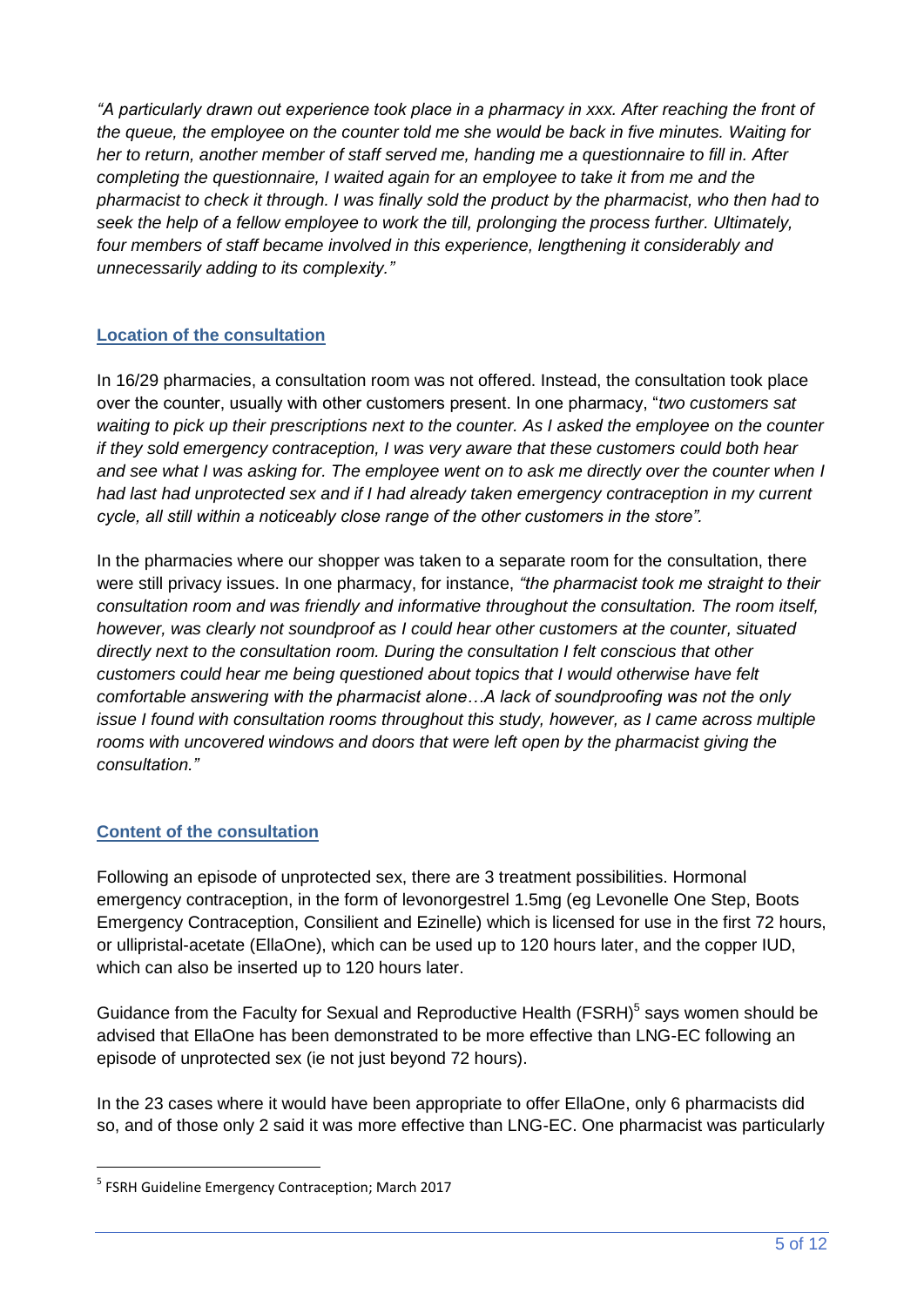unhappy with the price of EllaOne – which at £30-£35 is around £20 more expensive than the price of generic LNG-EC, and on that basis he recommended LNG-EC. In essence, only 7% of pharmacies visited provided accurate clinical information about EllaOne.

The FSRH and the Royal Pharmaceutical Society also advise that pharmacists tell women that the most effective method of emergency contraception is an IUD.<sup>6</sup> Bpas is unsure of the value of this information in the widespread absence of an accessible, local emergency fitting service and the fact that it is an invasive procedure which may require some consideration. However given that the opportunity to provide information about the IUD is one justification for the preservation of the consultation, it is interesting to note it was not mentioned at all during our mystery shop.

In most cases therefore the only option our shopper was given was LNG-EC.

As pharmacists know this medication is extremely safe and that the main risk to the woman standing before them is that of an unwanted pregnancy, some pharmacists asked relatively few clinical questions. A minority asked about ectopic pregnancy and allergies: it is now known that LNG-EC actually reduces the risk of ectopic pregnancy by reducing the risk of pregnancy; allergy to the active ingredient is a standard contraindication for every drug and allergy to levonorgestrel is undocumented. Use of other medication was asked by the majority: the medications which may be of relevance are the following:

- barbiturates and other medicines used to treat epilepsy (for example, primidone, phenytoin, and carbamazepine)
- medicines used to treat tuberculosis (for example, rifampicin, rifabutin)
- a treatment for HIV (ritonavir, efavirenz)
- a medicine used to treat fungal infections (griseofulvin)
- herbal remedies containing St John's wort (*Hypericum perforatum*)

and only because they may make levonorgestrel less effective, they do not compromise the efficacy of the medications themselves or put women, for example in the case of epilepsy, at risk of seizures. In these cases a double dose of LNG-EC is recommended; indeed greater risks are posed by interactions between some of these medications and off the shelf medicines such as paracetamol or benadryl.<sup>78</sup> There is clear information in the Patient Information Leaflet on the need to take a double dose to counter the potential of reduced efficacy.

There were significant variations in the range of questions asked:

| <b>QUESTION</b>                                 | <b>HOW OFTEN ASKED</b> |
|-------------------------------------------------|------------------------|
| Have I ovulated yet                             |                        |
| Is my cycle regular                             | 2                      |
| When is my next period due                      | 2                      |
| How old are you?                                | 2                      |
| History of ectopic pregnancy                    | 3                      |
| Are you pregnant/do you have pregnancy symptoms | 5                      |

<sup>6</sup> https://www.rpharms.com/resources/quick-reference-guides/oral-emergency-contraceptives-as-pharmacymedicines

7 <https://www.nhs.uk/medicines/acrivastine/>

 $\overline{a}$ 

<sup>8</sup> https://bnf.nice.org.uk/interaction/carbamazepine-2.html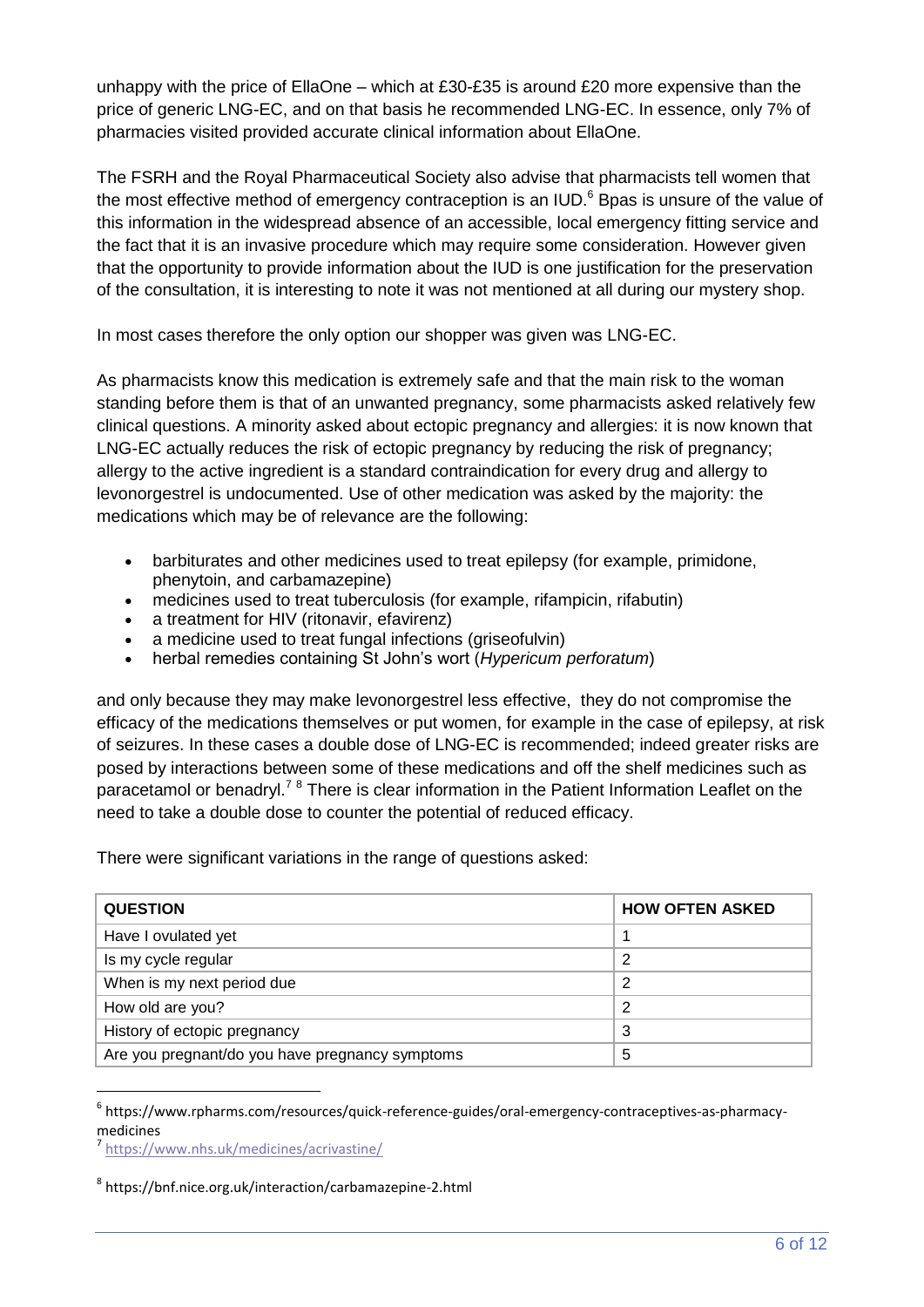| Are you using contraception/have you considered using regular<br>contraception | 6  |
|--------------------------------------------------------------------------------|----|
| Have you reacted badly to Levonelle in the past                                | 7  |
| When was your last period                                                      | 10 |
| Crohns, bowel disease/other health conditions                                  | 10 |
| Allergies                                                                      | 11 |
| Have you taken it within this cycle                                            | 12 |
| Have you taken levonelle before                                                | 21 |
| Are you taking other medications                                               | 21 |
| When did the intercourse take place                                            | 23 |

The question that is asked the most is the timing of intercourse. Indeed, the RPS says one of the primary aims of the consultation is to ensure that the tablet is being taken within the right time frame $<sup>9</sup>$ </sup>

However studies show that nearly 90% of women present with in the first 24 hours after an episode of unprotected sex, and the majority of the remainder within 48 hours. Presentations after 72 hours are negligible.<sup>10</sup> There is no need for this to be policed by the pharmacy.

#### **Erroneous information**

 $\overline{a}$ 

Apart from the challenges obtaining any information about EllaOne, and accurate information when it was offered, the information that was given was generally correct. About half of pharmacies advised our shopper to come back if she vomited within 3 hours, in keeping with FSRH guidance, although 2 suggested this was only if she vomited within 24 hours. Again, clear information is in the Patient Information Leaflet on this, and vomiting is any event unusal.

The principle instances of erroneous information came when our shopper presented having had a previous mishap with a condom a week before for which she had used EC. This was tested in 6 pharmacies. There are no contraindications to repeat use in the same cycle; however if LNG-EC had been used in the previous 7 days, LNG-EC should be offered again as EllaOne may theoretically be less effective.

Pharmacists employed within 2 of the same chains provided very different advice.

A pharmacist at one branch of one chain was relaxed about the fact she had used it the week before, non-judgmental, and said it was no problem to provide it again. However at a different branch of the same chain, the pharmacist said our shopper would need to take a pregnancy test and show him the result before he could sell it as he believed she may already be pregnant from the week before.

This is not rooted in either guidance, evidence or ethics. Even some of the most sensitive pregnancy tests would not be able to detect a pregnancy a week after an episode of unprotected sex. The FSRH guidance recommends a pregnancy test when there has been unprotected sex

<sup>9</sup> https://www.rpharms.com/news/details/Emergency-contraception-needs-a-consultation-says-RPS

<sup>10</sup> Use of and attitudes towards emergency contraception: A survey of women in five European countries; Nappi et al; The European Journal of Contraception and Reproductive Health Care, 2013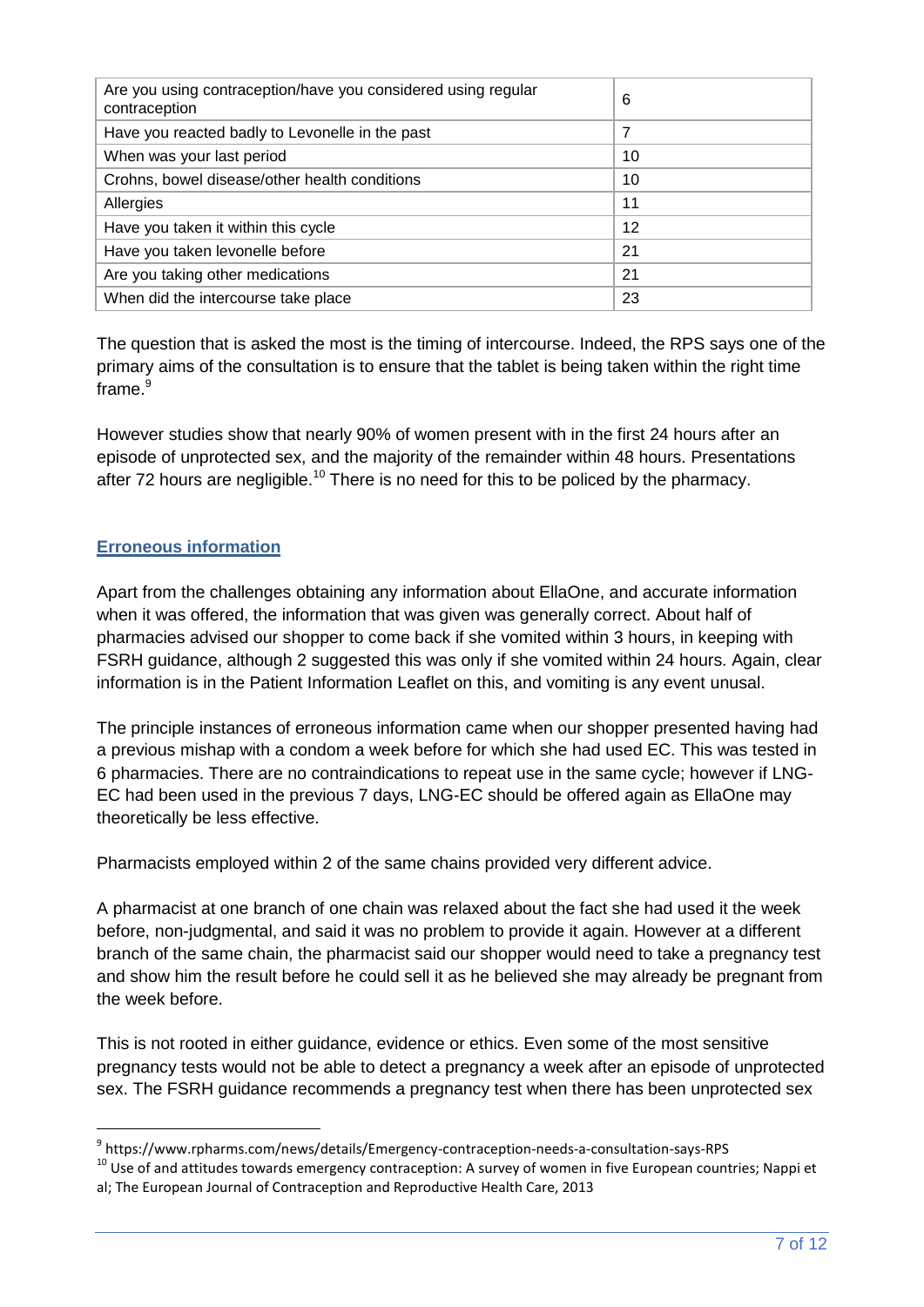more than 21 days previously and no period since. Failure to provide EC in this instance could easily put a woman at risk of a genuine pregnancy when there is any event no evidence that providing EC to a pregnant woman causes any harm.

*"I felt totally shocked. No other pharmacist had asked this of me. I thought on my feet and*  fabricated a story about having a train to catch and not having time for a pregnancy test at that *moment. The pharmacist ultimately agreed to sell me the product on the condition that I took a pregnancy test after my train journey. Although I agreed, I felt like I wasn't in charge and that I had to bargain with him to get him to sell me something I needed. As I was leaving the consultation room the pharmacist commented further on my situation, claiming continuously buying emergency contraception was not a productive way of protecting myself from pregnancy. This comment was both inappropriate, as I had informed him that before last week I had not taken emergency contraception for years, and lacking in advice as he failed to discuss any other contraceptive options with me. I left the store feeling judged."*

Although this was an uncomfortable experience, the most unpleasant took place in a different chain. At one branch of the chain*, "the pharmacist was not judgmental, although he did say that taking it regularly "was not good for my menstrual cycle or my body in general".* There is no evidence that repeat use causes harm to the body, but our shopper felt the pharmacist was clearly well intentioned. *"I felt little to no judgement. Instead he seemed most concerned about making sure that I could purchase the emergency contraception that I clearly needed."*

At the same chain in a different city: *"I informed the pharmacist that I had taken Levonelle the week before but, before this point, had not taken any form of emergency contraception for years. The pharmacist clearly did not believe me, as she cautioned me that emergency contraception was not a valid method of contraception or one that can be used over and over again. She went on to explain that she could not sell me the emergency contraception, as the influx of hormones would be too high having taken it last week also."*

This suggestion has no basis in evidence.

*"The pharmacist proceeded to give justification of why I was not in need of emergency contraception, claiming that I would have already ovulated and was therefore not at risk of pregnancy. I replied explaining how I would still like to be safe and restated that emergency contraception was not my regular chosen method of contraception. Eventually, she agreed to*  sell it to me. In a similar vein to the pregnancy test scenario, I again felt like I had to prove myself *and negotiate with the pharmacist to obtain emergency contraception. The pharmacist clearly did not believe that emergency contraception was not my go to method of contraception, leaving me feeling under suspicion. She only gave me the option of buying EllaOne, for £34.95. She did not explain how this was different to Levonelle or why she was selling me it. I came away from the consultation feeling judged and quite upset – I don't know how someone who actually needed EC would feel after this."*

This is one of the few occasions during our mystery shop where EllaOne was offered – and it was not in fact appropriate to do so. The FSRH advises that if a woman requests EC having taken LNG-EC within the previous 7 days, the effectiveness of EllaOne could be reduced by residual circulating LNG. In this situation, an IUD should be offered if appropriate or further administration of LNG-EC.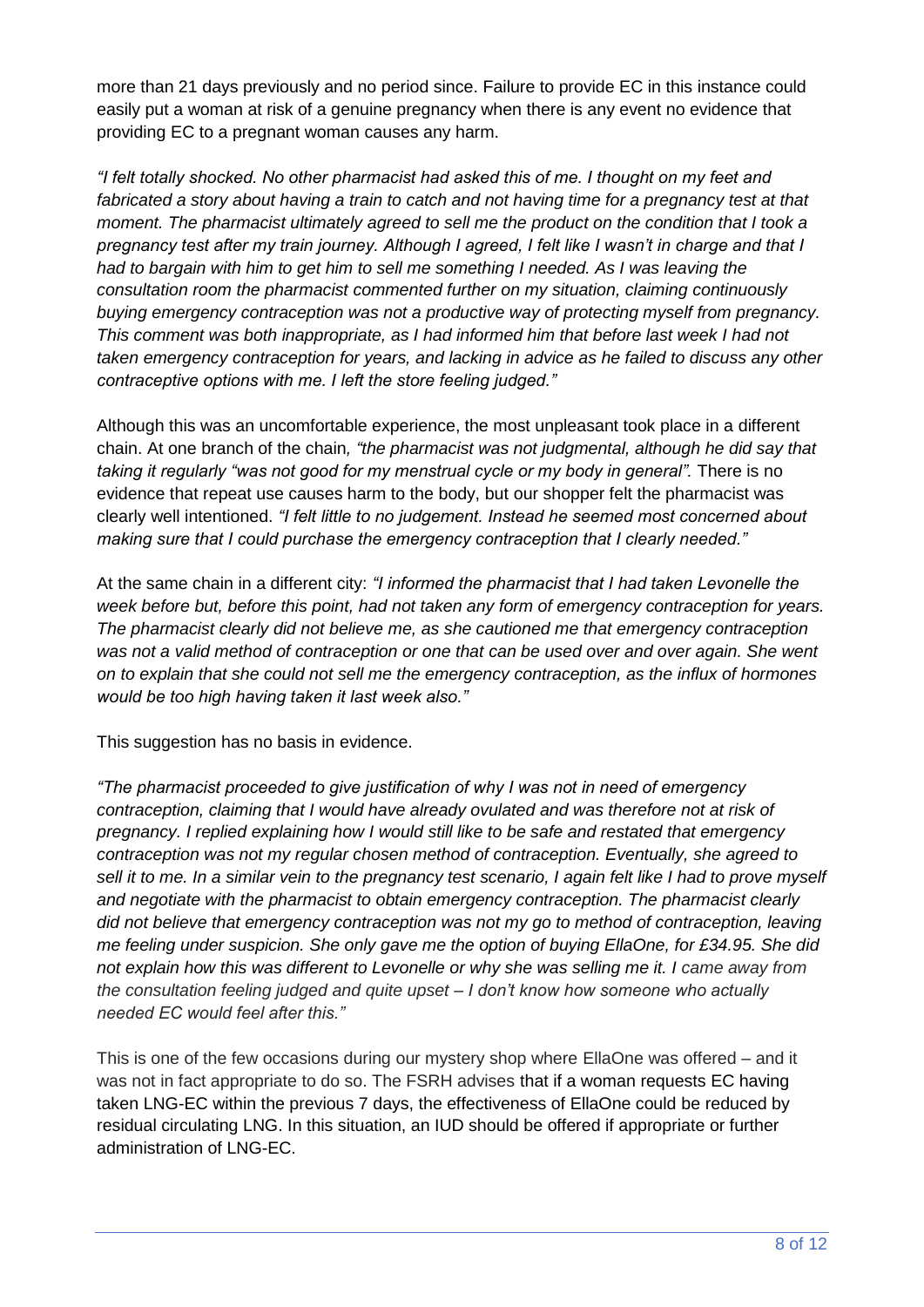#### **Inappropriate behaviour**

Generally our shopper found pharmacists non-judgmental. Many provided information swiftly and concisely. On some occasions the consultation itself lasted in the region of just 30 seconds.

However in addition to examples of poor advice coupled with a judgmental approach documented previously, in one case tested out using scenario 1 our shopper was repeatedly asked about her age, made to show ID, and asked whether she was purchasing the product for someone else.

*"At the beginning of the consultation, the pharmacist asked how old I was, to which I replied twenty-two, then asked for my ID to check this information was correct. He further asked me to state my date of birth once I had handed over my ID, as if he still did not believe me. Once my age was firmly established, he asked me twice during the consultation if the emergency contraception was for me and finished by asking if I was pregnant."*

#### **Cost of the consultation**

There was no relationship between the content and quality of the consultation and the price of the product, even though some pharmacies are selling exactly the same product at vastly different prices: the generic Consilient cost £11.49 in one pharmacy and £24.99 in another, with other price points of £13.49 and £19. The online pharmacy Chemist4U recently noted that women were being charged as much as 650% on the cost price of emergency contraception.<sup>11</sup>



#### **Conclusion**

As the WHO makes clear, the LNG-EC regimen is simple to follow, and medical supervision is not necessary for correct use. It is approved for over-the-counter or non-prescription use in

<sup>11</sup> Online pharmacy halves price of morning-after pill for Christmas party season, *The Sun,* December 2018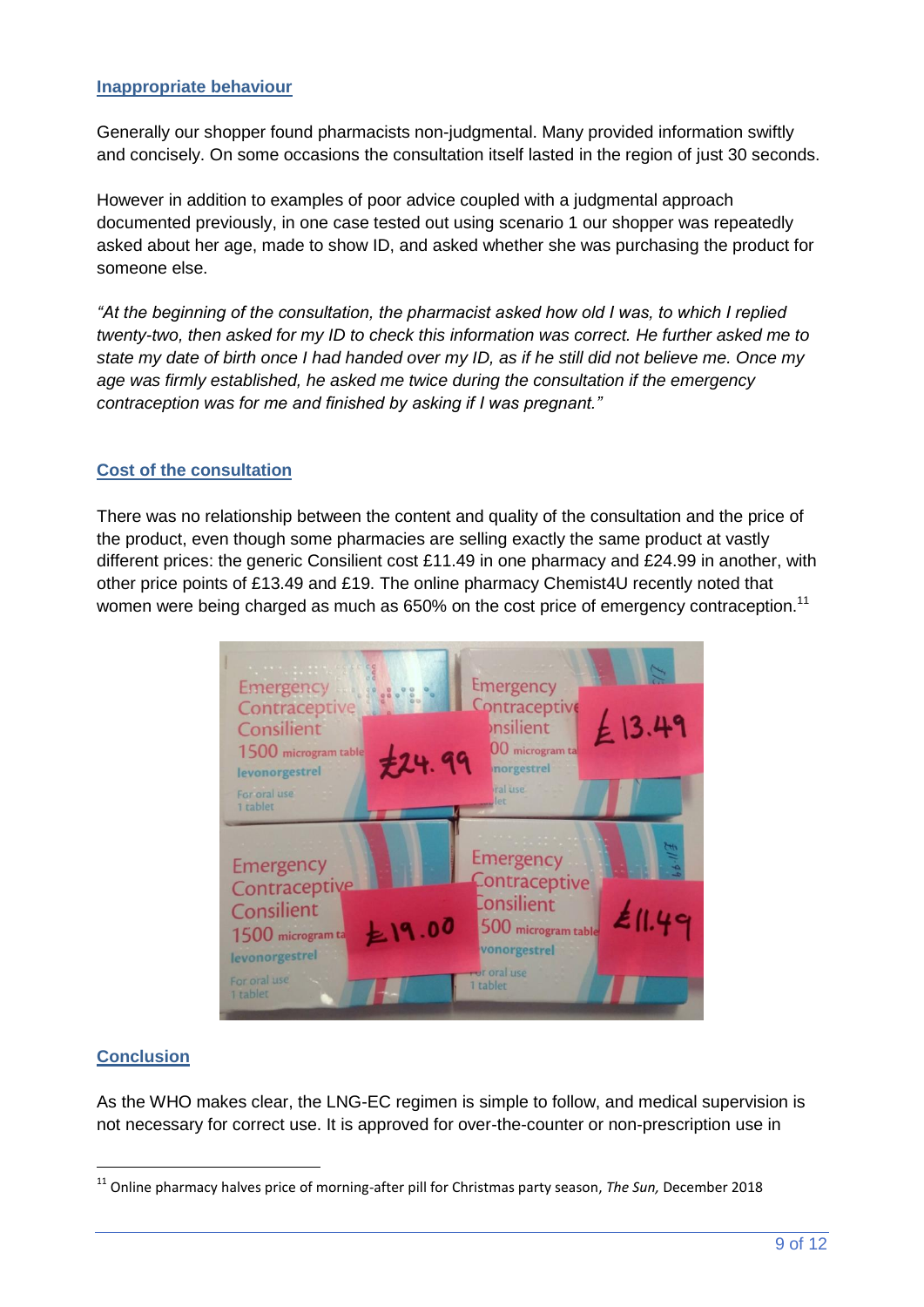many countries. Research results have demonstrated that both young and adult women find the label and instructions easy to understand.

Our mystery shop shows that pharmacists know this is an extremely safe method, and so questions are brief and consultations often quite cursory.

As we have noted, no information about further sources of contraception information and services were provides, not was STI testing mentioned.

It ahs also been suggested that the consultation is a good opportunity for women to confide serious issues, such as rape or domestic violence. This was not area explored in our mystery shop for obvious ethical reasons.

But bpas, which has strong safeguarding protocols in place, does not believe a mandatory consultation is the way to achieve this, rather that all pharmacy locations where women can seek help or advice offer the opportunity for conversation whatever the purchase. It should be noted that the majority of the pharmacies we visited did not have consultation rooms, and even those that did often did not feel private. Putting a woman at risk of pregnancy by placing obstacles to emergency contraception in her way has the potential to put her at greater risk: pregnancy is a risk factor for domestic abuse. The Confidential Enquiry into Maternal and Child Health (CEMACH), for example, found that 30 per cent of domestic abuse begins during pregnancy.<sup>12</sup>

The very fact that EC is kept behind the counter – often completely hidden from sight with no instore markings - can act as a barrier to women accessing advice and information, and there is no clinical justification for that location.

Progestogen-only emergency contraception should be treated in the same way as other medicines that are on the shelf, some of which have a considerably higher risk profile. After nearly 2 decades in pharmacies, bpas believes the time has come to reclassify LNG-EC as a GSL medication, with access to advice where requested but a mandatory consultation finally dispensed with.

## *Bpas is indebted to our mystery shopper Anna Soppelsa, who also co-authored this report.*

<sup>12</sup> Domestic abuse, BMA, September 2014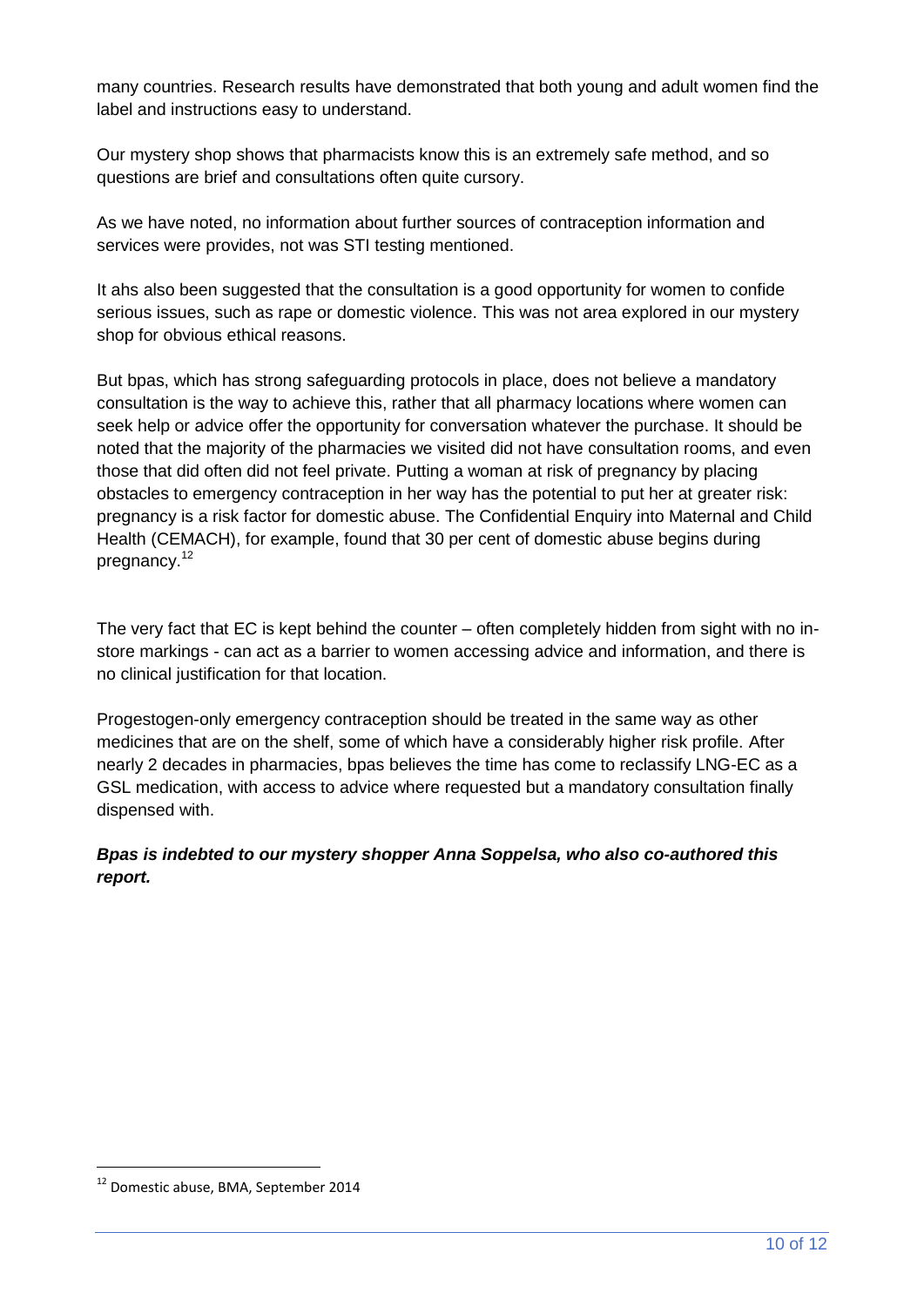- **1. Pharmacy: name and location**
- **2. Are there any services advertised in the window?**
- **3. If yes, is emergency contraception among them?**
- **4. Is there any indication anywhere in the store that emergency contraception is available?**
- **5. Can you see emergency contraception behind the counter?**
- **6. How many people do you have to ask before the pharmacist who provides the consultation speaks to you?**
- **7. Is the pharmacist who sells it available?**
- **8. Is there any wait for the consultation? If so, how long?**
- **9. Please list all the questions that are asked in the consultation.**
- **10. Are the different emergency contraception offers discussed? If so, how are they presented? If there is more than one progestogen version (eg Levonelle and Ezinelle) how is the difference explained? What do they say about Ella One?**
- **11. What other information are you given?**
- **12. How long does the consultation take?**
- **13. Buy the one they recommend. What is it and what is the cost?**
- **14. General notes/observations about the experience.**

#### **Appendix 2**

**The following 2 medications, which are available as General Sales List products, provide a useful point of comparison:**

#### **1) Nicotine Replacement Therapies**

Dozens of NRTs are on the General Sales List in the UK, to improve access and improve public health by helping people to stop smoking. There are many NRTs to choose from and people may well need help in establishing which option is best for them, as well as further sources f help and support to stop smoking. Their pharmacist is well placed to help them with this, but the intervention is not mandatory.

All of them carry warnings within the patient information leaflet that doses of nicotine tolerated by adult and adolescent smokers can produce severe toxicity in small children that may be fatal.

Patients with serious cardiovascular disease should be encouraged to stop smoking using nonpharmacological interventions; while there may be some risks for those stable cardiovascular disease **this product presents a lesser hazard than continuing to smoke.** 

Patients with diabetes mellitus should be advised to monitor their blood sugar levels more closely than usual when NRT is initiated as catecholamines released by nicotine can affect carbohydrate metabolism.

*GI disease:* Swallowed nicotine may exacerbate symptoms in patients suffering from oesophagitis, gastritis or peptic ulcers and oral NRT preparations should be used with caution in these conditions. Ulcerative stomatitis has been reported.